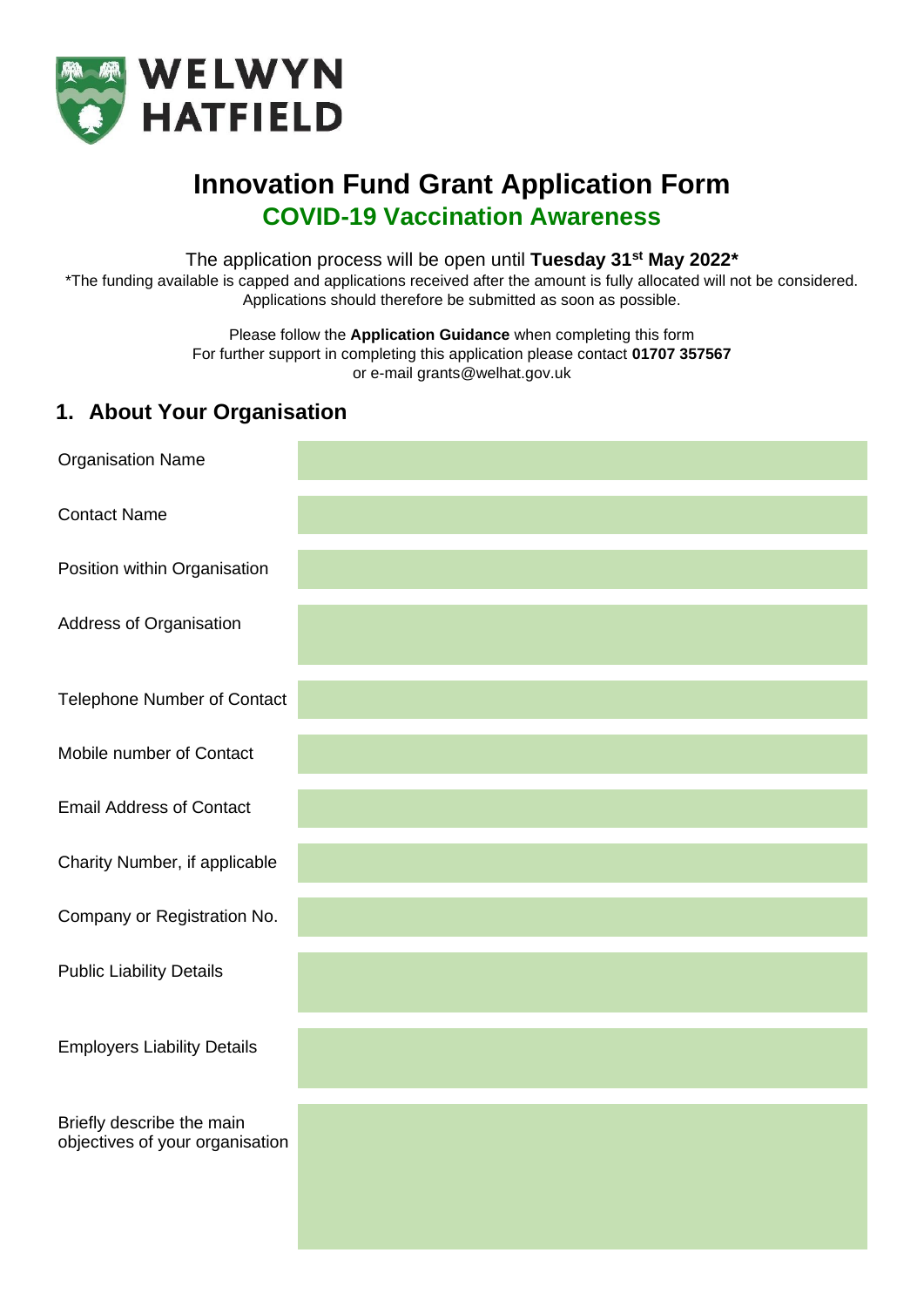

## **2. About Your Project**

Which grant priorities will your project address?

Tackle misinformation about COVID-19 and vaccines Increase trust around vaccine safety Promote the benefits of the vaccine, such as long-term health protection and social contact Overcome barriers to vaccine access including language, location and transport Improve outreach of public health messages deeper into communities **Other** 

If other, please describe;

What experience does your organisation have in delivering community outreach of this kind? Please detail your experience of working with the communities you aim to engage, including the location(s) in the Welwyn Hatfield borough.

Please provide an outline of the project you are seeking funding for. What is the overall aim of your project?

Please provide details on how you plan to deliver your project. This should include the types of activities, events, workshops or individual support. How will it be delivered and by whom? (staff and volunteers, etc)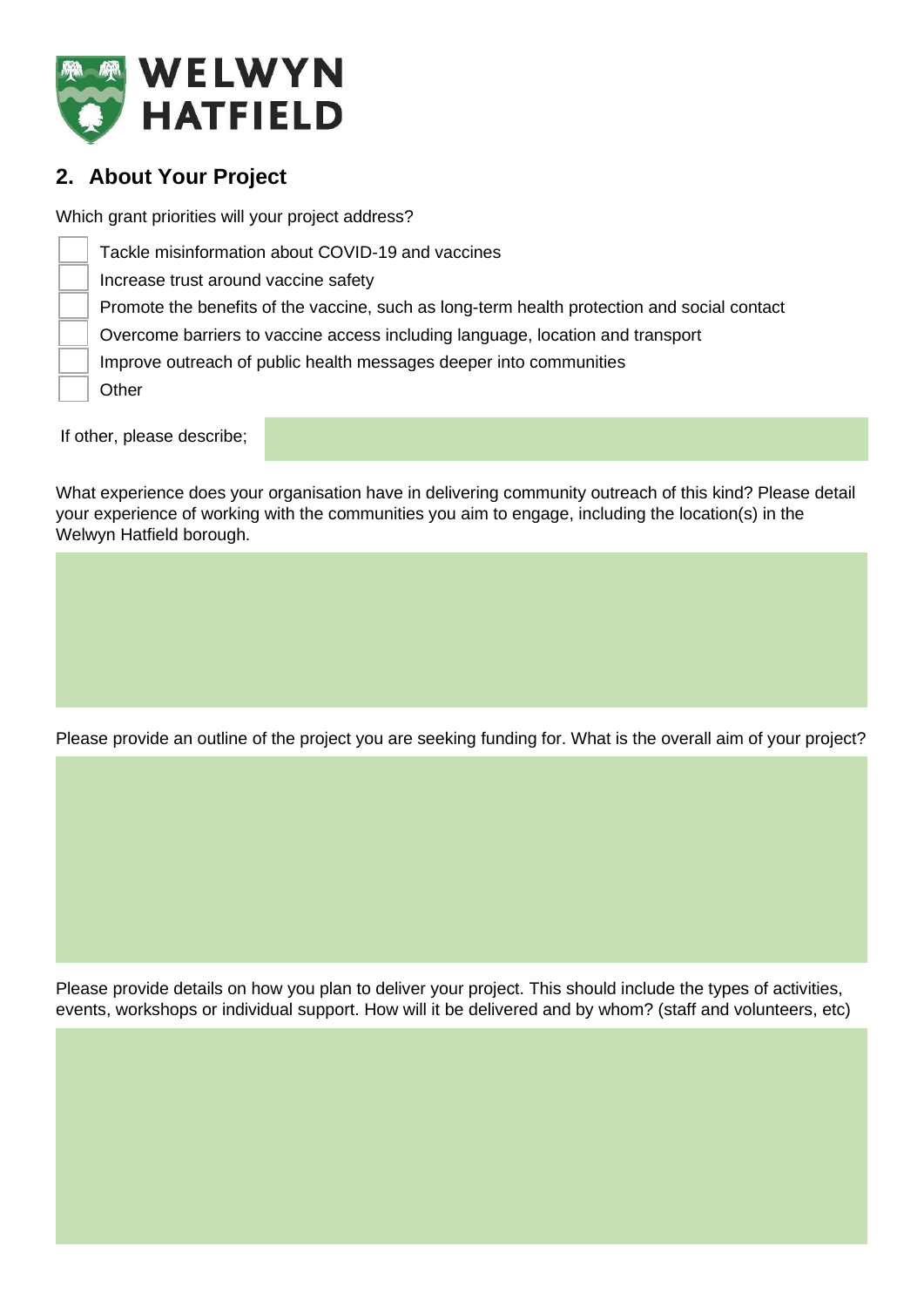

Please tell us how you will promote your project. Do you plan to deliver your project through any local or national events and campaigns?

What are the main risks for the success of the project/service and how will these risks be managed?

On estimation, how many Welwyn Hatfield residents do you think this project will impact?

### **3. Project Funding – maximum grant award is £2,000**

How much funding are you seeking in this application? **£**

What is the estimated total cost of the project? **£**

#### **Project Budget**

This can include space hire, volunteer expenses, consumables, equipment and promotional material.

| <b>Project Item</b> | Item Cost (£) | % requested to be covered<br>through WHBC funding |
|---------------------|---------------|---------------------------------------------------|
|                     |               |                                                   |
|                     |               |                                                   |
|                     |               |                                                   |
|                     |               |                                                   |
|                     |               |                                                   |
|                     |               |                                                   |
|                     |               |                                                   |
|                     |               |                                                   |
|                     |               |                                                   |
|                     |               |                                                   |
|                     |               |                                                   |
|                     |               |                                                   |